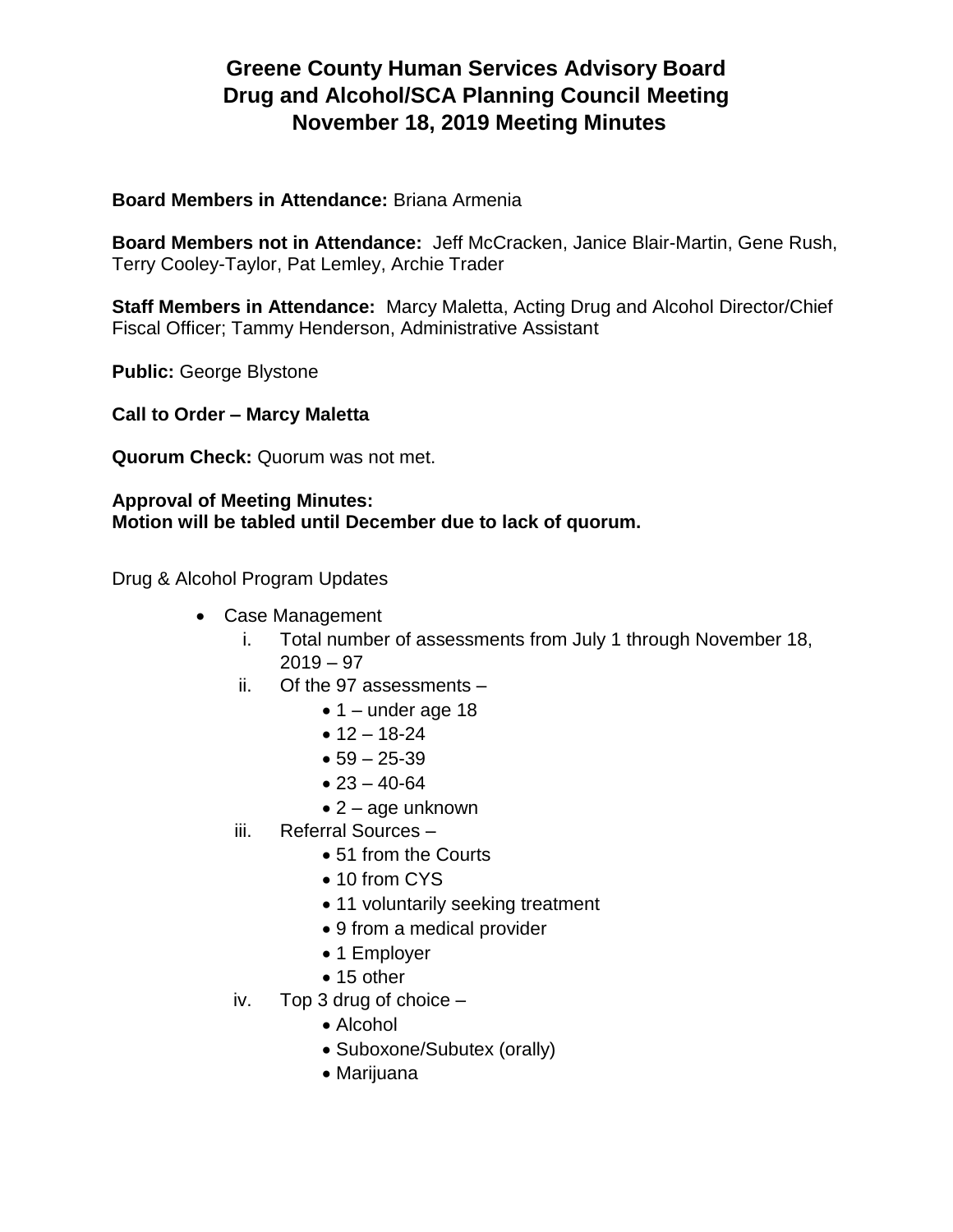- Prevention
	- i. Information Table Early Intervention's Safety Fair
	- ii.  $JMMS 7<sup>th</sup>$  grade Amazing Alternatives (will finish in a couple of weeks)
	- iii.  $JMMS 8<sup>th</sup>$  grade Operation Prevention (opioid prevention program – completed last week)
	- iv. JMES Kindergarten Positive Action (will completed in December)
	- v. JMES 2<sup>nd</sup> Grade Positive Action (will completed before Thanksgiving)
	- vi. JMES Red Ribbon Week programs: PreK/K Why Animals Don't Smoke;  $1^{st}$  Grade – Look Alike Drugs;  $2^{nd}$  grade – Safe Medications; 3<sup>rd</sup> grade – Timeline of Your Life (How Alcohol and Drugs can interfere with goals)
	- vii. Continuing to work on needs assessment. Currently on Phase F.
	- viii. Continue to attend SAP meetings and complete screenings as requested.
	- ix. Finished the MSPP program in  $4<sup>th</sup>$  grade at WG
	- x. Finished the Vaping Program in  $7<sup>th</sup>$  and  $9<sup>th</sup>$  at WG
	- xi. Shanna saw every student in WG and Carmichaels in grades pre K  $-6$ <sup>th</sup> for RED Ribbon Week presentations
	- xii. Holding a SAP Core Team member training for teachers the beginning of December – will be able to fund 4 teachers per school district
- Upcoming:
	- i. Town Hall Meeting Underage Drinking (a flyer was handed out): PAYS data overview, Power of Parents Training, Juvenile Probation overview - Brianna asked about the PAYS Data.
	- ii. Great American Smokeout Skating Party (a flyer was handed out). This is funded through Tobacco Dollars.
- Communities That Care
	- i. Halloween party at Parkview on the  $17<sup>th</sup>$ , around 40 attended
- Opioid Strategies
	- i. Drug Take Back Boxes & Drug Take Back Day
		- a. National Drug Take back on Saturday, October 26<sup>th</sup> only a couple of people dropped off a few bottles of meds.

Recovery Oriented System of Care (ROSC)

 Oxford Houses – Continue to work on seeing about changing over to state funding. The houses have decided not to move forward with this. George Blystone reported that Community Recovery split the money between the two houses and they are currently operating on their own.